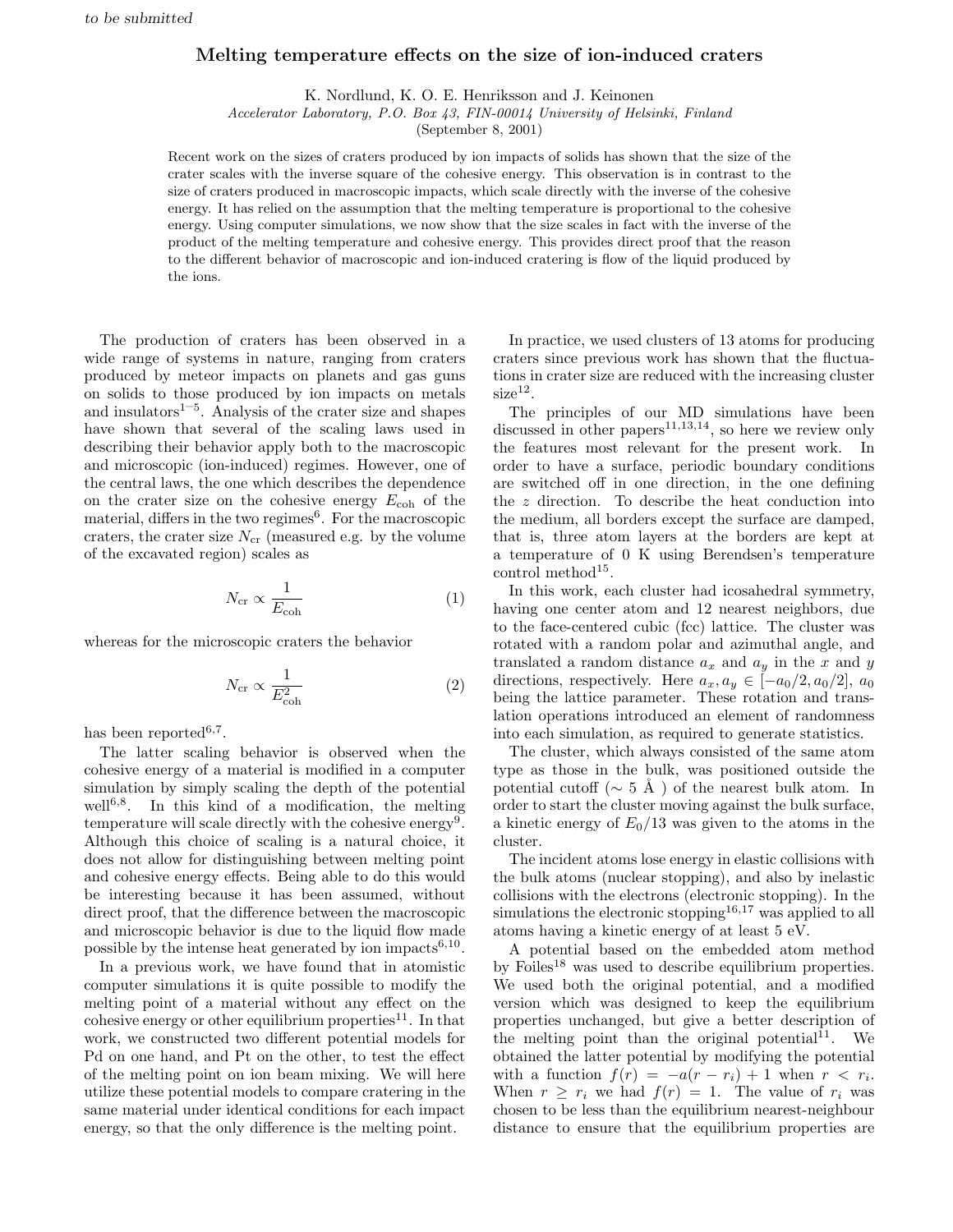unaffected. We chose the parameters  $r_i$  and a to obtain a good reproduction of both the melting point and threshold displacement energy. At close separations all the EAM potentials were smoothly joined to the universal Ziegler-Biersack-Littmark interatomic repulsive potential<sup>16</sup> to realistically describe strong collisions. The original potentials, denoted by Pt-A and Pd-A, had melting temperatures of  $1530 \pm 20$  K and  $1415 \pm 5$  K, respectively. The modified potentials, denoted by Pt-B and Pd-B, had melting temperatures of  $2130 \pm 10$  K and  $1910 \pm 20$  K, respectively. The potentials were also found to be in good agreement with experimental high-pressure equation of state<sup>19,20</sup> data in the pressure regime below 100 GPa relevant in collision cascades<sup>21</sup>.

The development of the cluster hitting the bulk surface, the resulting (displacement) cascade, the formation of a microscopic explosion accompanied with liquid flow and eventually the cooling down of the system was followed for 50 ps, in all the cases of cluster energy. This time was enough to cool down the system and achieve a stable crater, as determined by visual inspection.

As a rule, 14 simulations were carried out for each kind of cluster impinging on the surface of the bulk. Half of these used the modified potential. For example, in the case of 20 keV  $Pt_{13}$  clusters impinging on Pt and using the potential denoted by Pt-A, 7 simulations were carried out. However, in the case of self-bombardment of Pt by 2 keV clusters, results where gathered from a total of 60 simulations in order to obtain enough statistics.

In all the simulations, the uncertainty in  $N_{cr}$  was at most 18.4 % (Pt-B in the case of 2 keV clusters) and at least 3.5 % (Pt-B in the case of 40 keV clusters).

TABLE I. Crater sizes in the form of number of excavated atoms and crater radii.

| Model  | Energy (keV)   | $N_{\rm cr}$   | $R_{\rm cr}(\AA)$ |
|--------|----------------|----------------|-------------------|
| $Pt-A$ | $\overline{2}$ | $111 \pm 17$   | $9.8 \pm 0.6$     |
|        | 20             | $1665 \pm 61$  | $24.9 \pm 0.6$    |
|        | 40             | $3398 \pm 265$ | $32.9 \pm 0.7$    |
| $Pd-A$ | 20             | $1971 \pm 80$  | $25.9 \pm 0.5$    |
| $Pt-B$ | $\overline{2}$ | $67 \pm 12$    | $7.8 \pm 0.7$     |
|        | 20             | $1112 \pm 68$  | $21.3 \pm 1.0$    |
|        | 40             | $2372 \pm 84$  | $27.9 \pm 0.7$    |
| $Pd-B$ | 20             | $1382 \pm 89$  | $23.4 \pm 3.4$    |

Crater sizes in the form of number of excavated atoms and crater radius are presented in table I.  $N_{cr}$  is simply the sum of the number of sputtered atoms and adatoms,  $N_{\rm cr} = N_{\rm sput} + N_{\rm ad}$ . This practically equals the number of excavated atoms, since there are almost no defects outside the crater itself.

The crater radius  $R_{cr}$  is derived from the expression  $N_{\rm su}/n = A = \pi R_{\rm cr}^2$ , where *n* is the areal density of atoms of the topmost bulk atom layer and  $N_{\rm su}$  is the number of missing atoms in the topmost bulk atom layer due to the presence of the crater. The expression is inspired by the roughly circular appearance of the crater wells in the cascade simulations initiated by 20 and 40 keV clusters.



a)

FIG. 1. a) Crater size  $N_{cr}$  as a function of the kinetic energy Ecl of the bombarding cluster. Pt-A and Pd-A are the original Foiles interatomic potentials<sup>18</sup>, Pt-B and Pd-B the models where the melting point has been modified to be close to the experimental value<sup>11</sup>. b) is as a), but here the results for potentials Pt-B and Pd-B are multiplied by the ratio  $T_{\text{melt,B}}/T_{\text{melt,A}}$  where  $T_{\text{melt,x}}$  is the melting point for model  $x$ , with  $x$  equal to  $A$  or  $B$ .

The crater size  $N_{cr}$  for the simulated cases is illustrated in Fig. 1 a). Clear differences are obtained in the crater sizes. Since for each material the cohesive energy is exactly the same for the two models used, the crater size does not depend on the cohesive energy alone. In Fig. 1 a) we plot the same data, but now scaling the data for models Pt-B and Pd-B with the ratio  $T_{\text{melt},B}/T_{\text{melt},A}$ . Now the crater sizes agree within the uncertainties. Bearing in mind that this result still has to be consistent with the previously observed dependence (Eq. 2) for the simpler (i.e.  $T_{\text{melt}} \propto E_{\text{coh}}$ ) modification of a potential, our new result shows that the best way to describe the crater size dependence on material properties is

$$
N_{\rm cr} \propto \frac{1}{E_{\rm coh} T_{\rm melt}}.\tag{3}
$$

A more detailed analysis, considering a generalized form for the scaling